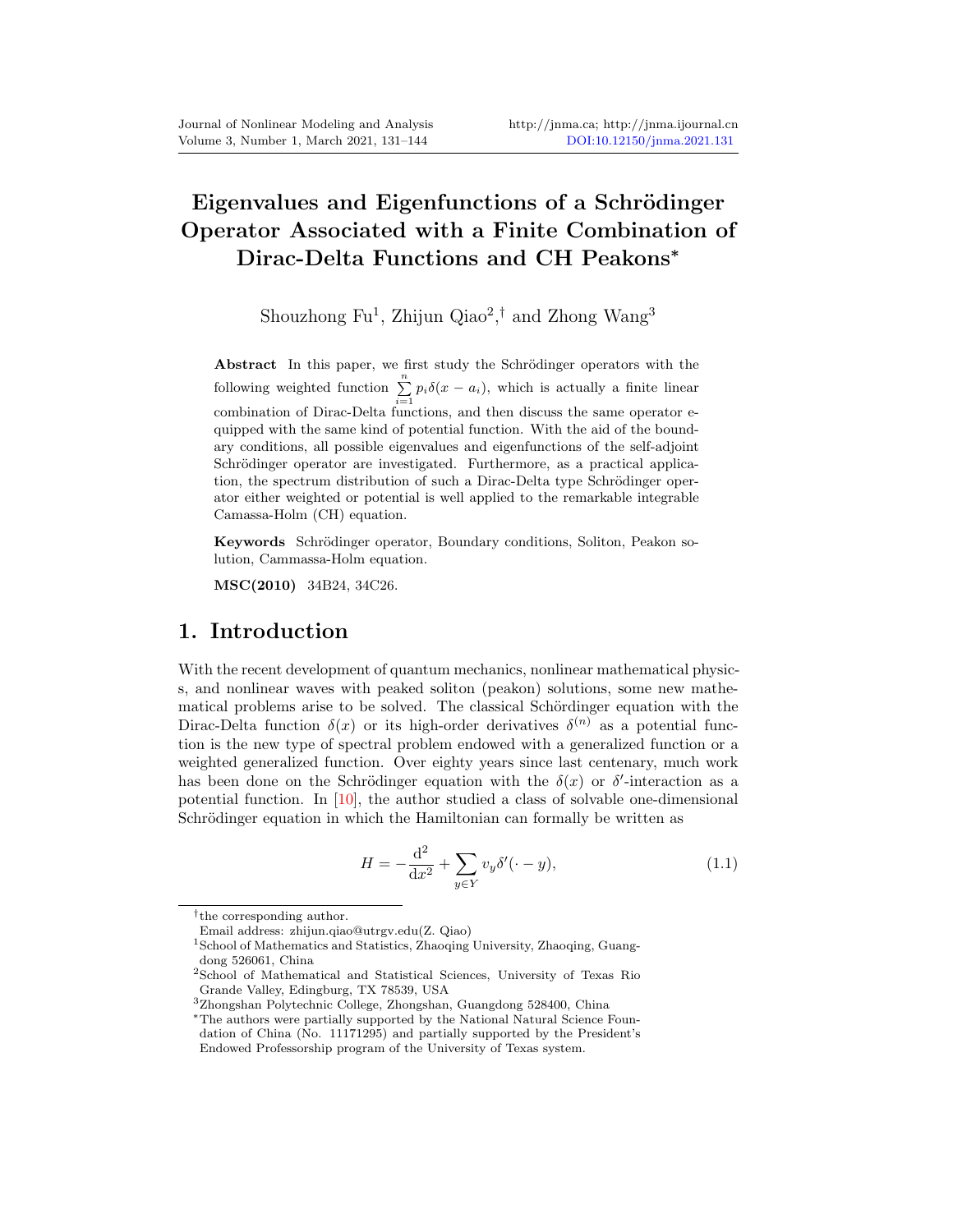where Y is a discrete subset of R, finite or infinite, and  $\delta'$  denotes the derivative of Dirac's δ-function. The existence of model [\(1.1\)](#page-0-0) was shown by Grossmann et al [\[11\]](#page-13-1).

In [\[22\]](#page-13-2), the author mentioned that in the study of the quantized Davey-Stewartson system with two particles  $(N = 2)$ , there was the following Schrödinger equation encountered

<span id="page-1-0"></span>
$$
-\frac{\mathrm{d}^2\varphi}{\mathrm{d}x^2} + c\delta'(x)\varphi = E\varphi,
$$
\n(1.2)

where c is the coupling constant, and  $\delta'(x)$  is the derivative of the Dirac  $\delta$ -function. The same equation also appeared in  $[1]$  and  $[10]$ ; however, the author of  $[22]$  pointed out that the problem was not dealt with correctly, i.e., the boundary conditions for [\(1.2\)](#page-1-0) in [\[1\]](#page-12-1) and [\[10\]](#page-13-0) at the singular point are irrelevant to the  $\delta'(x)$ -interaction. The appropriate boundary conditions can be replaced by

<span id="page-1-3"></span><span id="page-1-1"></span>
$$
\begin{cases}\n\varphi(0^+) = \varphi(0^-) = \varphi(0) = 0, \\
\varphi'(0^+) - \varphi'(0^-) = -c\varphi'(0).\n\end{cases}
$$
\n(1.3)

The author in [\[22\]](#page-13-2) made remarks that the following boundary conditions in [\[10\]](#page-13-0) and [\[11\]](#page-13-1)

$$
\begin{cases}\n\varphi'(0^+) = \varphi'(0^-), \\
\varphi(0^+) - \varphi(0^-) = \beta \varphi'(0), \quad \beta \in R,\n\end{cases}
$$
\n(1.4)

are proposed to substitute for [\(1.3\)](#page-1-1). Afterwards, in [\[12\]](#page-13-3) the author points out that in  $[22]$  an incorrect and extraneous constraint  $(1.3)$  is imposed, as the interesting feature of  $\delta'$  potential precisely implies that  $\varphi$  is not continuous. Because the potential  $\delta'(x)$  has been a source of recurring confusion, using the integration by part from  $-\varepsilon(x)$  to  $+\varepsilon(x)$ , the author provides a derivation of the boundary conditions at the singular point  $\prime\prime$ <sup>0''</sup>, this is

$$
\begin{cases}\n-\frac{\mathrm{d}^2 \varphi}{\mathrm{d}x^2} + c \delta^{(n)}(x) \varphi = E \varphi, \\
\varphi'(0^+) - \varphi'(0^-) = (-1)^n c \bar{\varphi}^{(n)}(0), \\
\varphi(0^+) - \varphi(0^-) = (-1)^{n-1} n c \bar{\varphi}^{(n-1)}(0).\n\end{cases} (1.5)
$$

When  $n = 0$ , the potential reads  $c\delta(x)$ , which usually appears in quantum mechanics. The boundary conditions of [\(1.5\)](#page-1-2) yield the well-known conditions

<span id="page-1-2"></span>
$$
\begin{cases}\n\varphi(0^+) = \varphi(0^-), \\
\varphi'(0^+) - \varphi'(0^-) = c\varphi(0).\n\end{cases}
$$
\n(1.6)

When  $n = 1$ , they become

<span id="page-1-4"></span>
$$
\begin{cases}\n\varphi(0^+) - \varphi(0^-) = c\bar{\varphi}(0), \\
\varphi'(0^+) - \varphi'(0^-) = c\bar{\varphi}'(0).\n\end{cases}
$$
\n(1.7)

We notice that these conditions are different from the boundary conditions in [\[22\]](#page-13-2) and the boundary conditions in  $[1, 10]$  $[1, 10]$  $[1, 10]$ .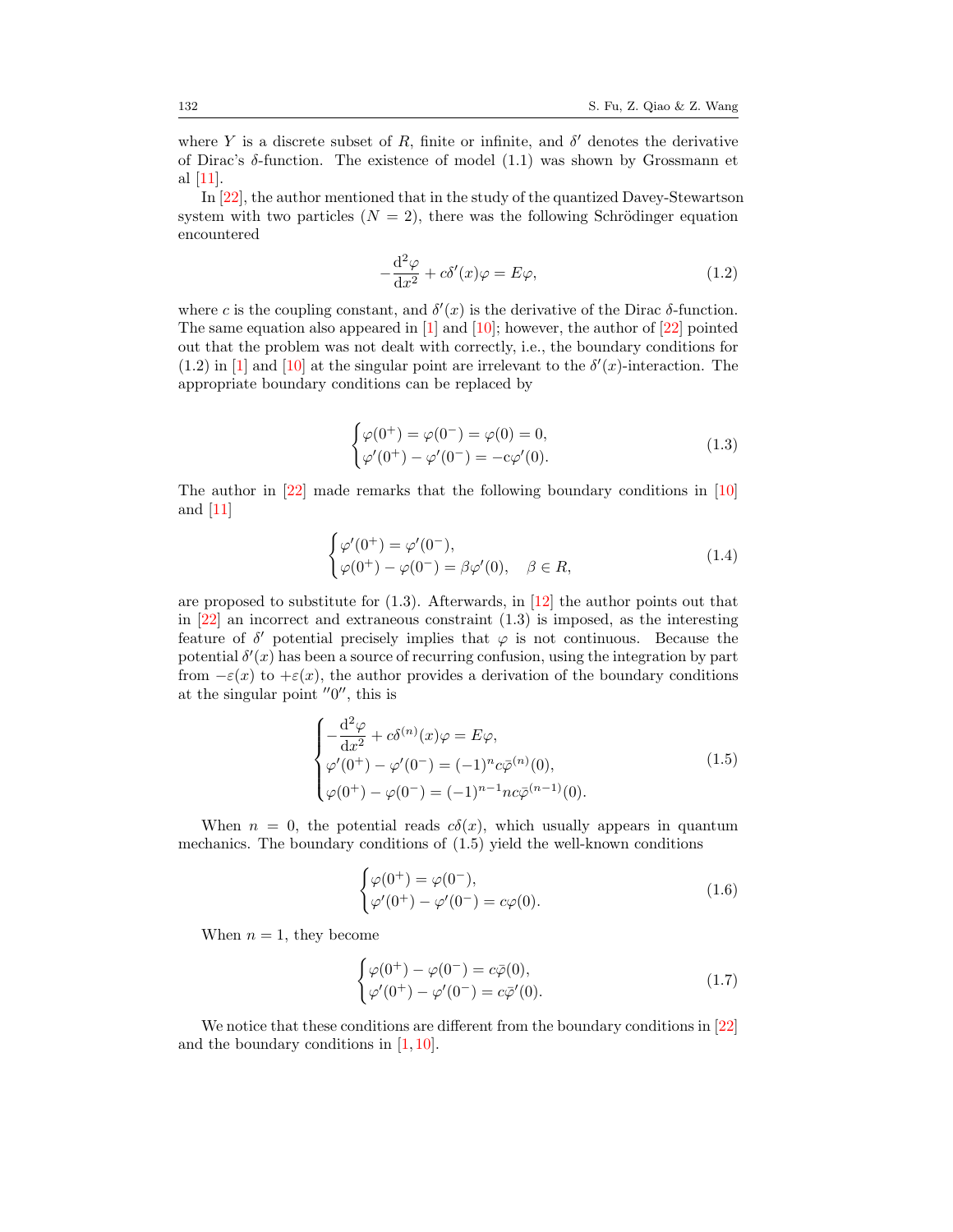In 1993, the authors of  $\vert 1 \vert$  stated in  $\vert 2 \vert$  that the reasoning in  $\vert 2 \vert$  is seriously flawed and subsequently wrong conclusions have been reached. They think that the last condition of [\(1.3\)](#page-1-1) is ill-defined since the symbol  $\varphi'(0)$  is not explained in [\[22\]](#page-13-2), and especially, the first condition of [\(1.3\)](#page-1-1) itself is already self-adjoint. Due to this fact any additional boundary condition, such as the last condition of [\(1.3\)](#page-1-1) together with its first condition necessarily represents a non-self-adjoint operator which is entirely unacceptable as a Hamiltonian in a quantum mechanical context. And they also claimed that the boundary conditions of  $(1.4)$  used in [\[10\]](#page-13-0) and [\[1\]](#page-12-1), which define a family of self-adjoint extensions, are correct.

From the above discussions, we see that it is very important to understand the meaning of the potential  $\delta'(x)$  in a mathematical language. We notice that the conditions of [\(1.4\)](#page-1-3) are only a kind of self-adjoint domains, and if conditions [\(1.7\)](#page-1-4) are self-adjoint boundary conditions of the Schrödinger operator with a  $\delta$  or  $\delta'$ interaction, it may be helpful to address this question for both mathematicians and physicists. In [\[14\]](#page-13-4), we gave out the complete description of self-adjoint boundary conditions of the Schrödinger operator associated with a  $\delta(x)$  or  $\delta'(x)$  interaction for one dimension potential function. All self-adjoint boundary conditions could be chosen with constants  $\alpha$ ,  $\beta$ ,  $\theta$ ,  $m$ ,  $n$ ,  $r$ ,  $s$  ( $ms - rn = 1$ ) in many different ways.

$$
\begin{cases}\n\cos \alpha \varphi(0^-) + \sin \alpha \varphi'(0^-) = 0, \\
\cos \beta \varphi(0^+) + \sin \beta \varphi'(0^+) = 0;\n\end{cases}
$$
\n(1.8)

or

$$
\varphi'(0^+) - \varphi'(0^-) = -re^{-i\theta}\varphi'(0^+) + se^{i\theta}\varphi'(0^-) + re^{-i\theta}\varphi(0^+) + re^{i\theta}\varphi(0^-), \quad (1.9)
$$

or

$$
\varphi(0^+) - \varphi(0^-) = n e^{-i\theta} \varphi'(0^+) + n e^{i\theta} \varphi'(0^-) - s e^{-i\theta} \varphi(0^+) + m e^{i\theta} \varphi(0^-), \quad (1.10)
$$

together with conditions

$$
\begin{cases} me^{i\theta}y(0^-) + ne^{i\theta}y'(0^-) = y(0^+), \\ re^{i\theta}y(0^-) + se^{i\theta}y'(0^-) = y'(0^+), \end{cases}
$$
 (1.11)

will yield three families of the self-adjoint boundary conditions, respectively. The different choices of  $\alpha$ ,  $\beta$ ,  $\theta$ ,  $m$ ,  $n$ ,  $r$ ,  $s$  may correspond to the different interpretation on  $\delta(x)$  and  $\delta'(x)$  interaction in physics.

However, a new problem rises – how are about the eigenvalues and eigenfunctions of those self-adjoint Schrödinger operators?

In [\[4\]](#page-12-3), the authors studied eigenvalue problems with Dirac delta function potentials and accordingly presented the corresponding eigenvalues and eigenfunctions, but it seems that they did not discus if the eigenvalues they obtained are all eigenvalues of the problem. In our paper, we first prove that all squared integrable solutions to the Schrödinger equation with the Dirac function potential satisfy a peakon condition at a discontinuous point of the potential function, but satisfy a smooth condition at other discontinuous points (see  $\S 2$  for details). Then in  $\S 4$ , we show that all Schrödinger operators associated with discontinuity points, where peakon condition or smooth conditions are cast, are self-adjoint. Therefore, from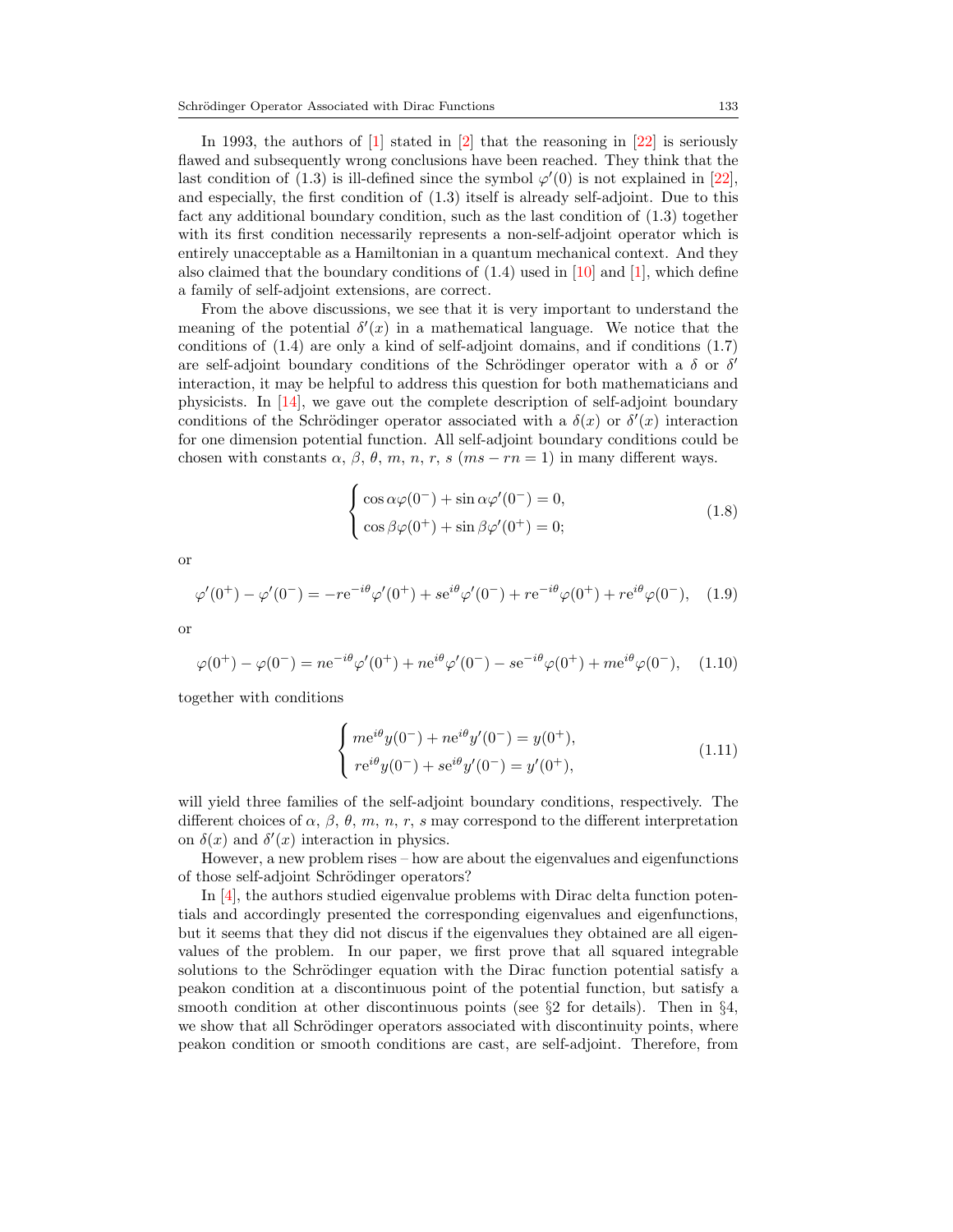the viewpoint of operator theory, we verify all eigenvalues of the problem are real and discrete. Also, we present the equations satisfied with all eigenvalues and prove that the equations have unique real root.

The Camassa-Holm (CH) equation

$$
u_t + 2k^2 u_x - u_{xxt} + 3uu_x = 2u_x u_{xxx} + uu_{xxx},
$$
\n(1.12)

where the real constant  $k > 0$ , was derived as a model to describe shallow water waves by Camassa and Holm in 1993 [\[5\]](#page-12-4). This equation is integrable with the following Lax pair:

<span id="page-3-2"></span><span id="page-3-1"></span><span id="page-3-0"></span>
$$
\begin{cases}\n\phi_{xx} = \lambda (u - u_{xx} + k^2)\phi + \frac{1}{4}\phi, \\
\phi_t = (\frac{1}{2\lambda} - u)\phi_x + \frac{1}{2}u_x\phi.\n\end{cases}
$$
\n(1.13)

Considerable interest was paid on the CH equation in recent two decades about its integrable properties and various kinds of exact solutions [\[7,](#page-12-5) [8,](#page-12-6) [16,](#page-13-5) [18\]](#page-13-6).

Because the parameter  $k$  is in the linear term of equation [\(1.12\)](#page-3-0), without any loss of generality, let us consider a cleaned CH equation with  $k = 0$  [\[19\]](#page-13-7)

$$
m_t + m_x u + 2mu_x = 0, \quad m = u - u_{xx}, \quad x \in R. \tag{1.14}
$$

Its Lax pair reads now:

$$
\begin{cases}\nL\Psi := -\Psi_{xx} + \frac{1}{4}\Psi = \lambda m(x)\Psi, & \text{(space part)}\\ \n\Psi_t = N\Psi := -(\lambda + u)\Psi_x + \frac{1}{2}u_x\Psi, & \text{(time part)}\n\end{cases}
$$
\n(1.15)

and apparently the space part of the Lax pair is the Sturm-Liouville problem with weighted function  $m(x)$ , where  $m(x) = u - u_{xx}$ .

Parker [\[16\]](#page-13-5) studied the bilinear form for the CH equation and gave its multisoliton solutions. Dullin, Gottwald and Holm [\[8\]](#page-12-6) dealt with the traveling-wave solutions of a generalized version of the CH equation and also studied some exact solutions.

The present paper provides an approach to study all possible eigenvalue distributions related to the peakon solutions to the CH equation [\(1.14\)](#page-3-1). Our strategy is to use the discontinuity of the first-order derivative and the Dirac distribution skills for the CH equation (see Eq. [\(1.12\)](#page-3-0) and Theorem [1.1\)](#page-4-0).

Let us consider the traveling wave solution of the CH equation  $(1.14)$  through the setting  $u(x,t) = v(x-ct)$ , where c is the wave speed. Let  $\xi = x-ct$ , then substituting  $u(x, t) = v(\xi)$  into the CH equation [\(1.14\)](#page-3-1) yields

$$
(v-c)(v-v'')' + 2v'(v-v'') = 0,
$$
\n(1.16)

where  $v' = v_{\xi}, v'' = v_{\xi\xi}, v''' = v_{\xi\xi\xi}$ .

The CH equation has the peakon solution [\[5\]](#page-12-4)  $u(x,t) = v(\xi) = ce^{-|x-ct-\xi_0|}$  $(\xi_0 = x_0 - ct_0)$  with the following properties:

$$
v(\xi_0) = c
$$
,  $v(\pm \infty) = 0$ ,  $v'(\xi_0 -) = c$ ,  $v'(\xi_0 +) = -c$ , (1.17)

where  $v'(\xi_0-)$  and  $v'(\xi_0+)$  represent the left-derivative and the right-derivative at  $\xi_0$ , respectively.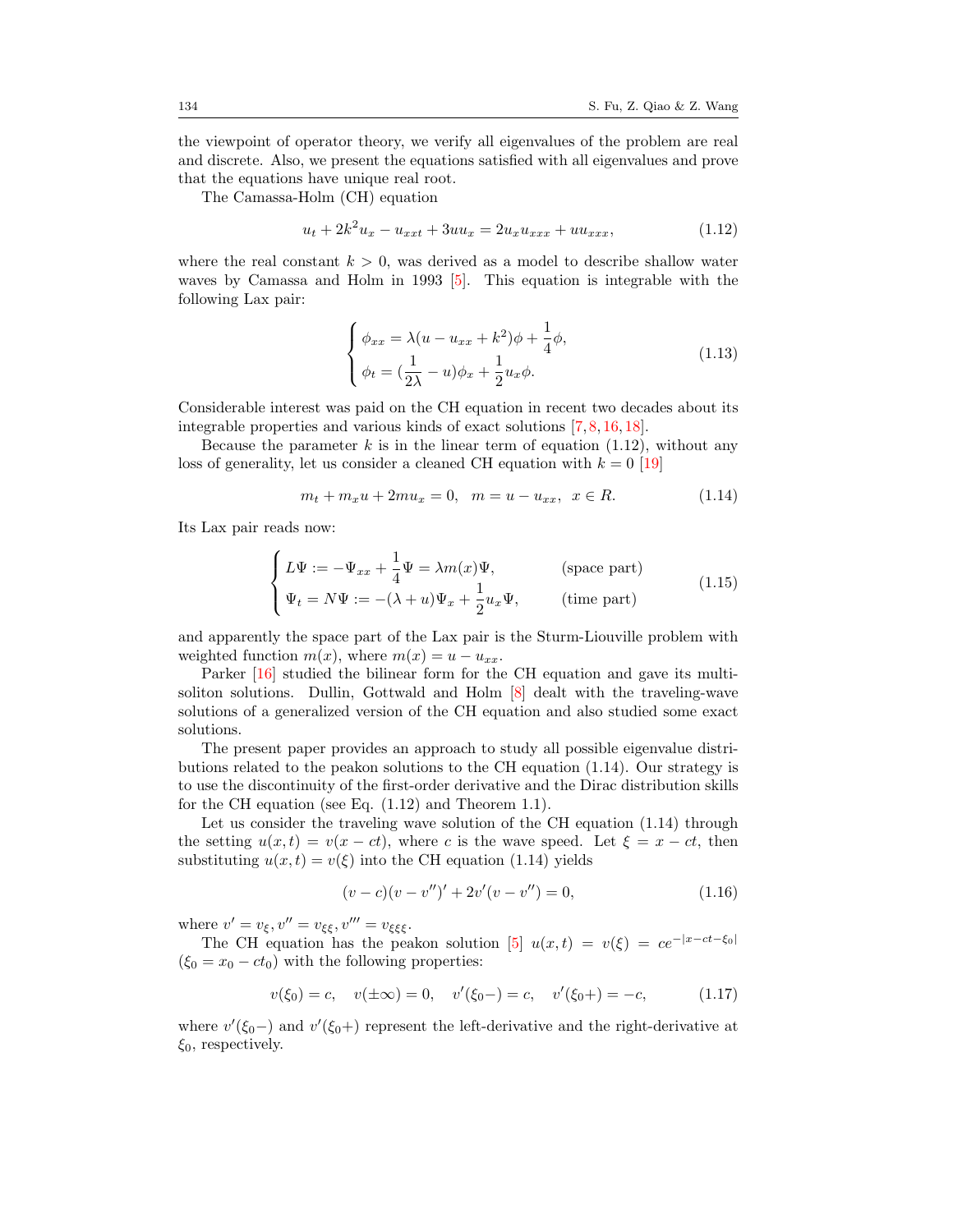<span id="page-4-0"></span>**Theorem 1.1** (Proposition 1,  $|19|$ ). The CH equation [\(1.14\)](#page-3-1) has the following weak traveling wave solution :

<span id="page-4-1"></span>
$$
u(x,t) = -a\sinh(|x - ct - \xi_0|) + ce^{-|x - ct - \xi_0|},
$$
\n(1.18)

where  $a \in R$  is an arbitrary constant, c is the wave speed, and  $\xi_0 = x_0 - ct_0$  is an arbitrarily real constant.

In particular, if we take  $a = 0$  in this theorem, then  $(1.18)$  exactly gives the regular peakon solution  $u(x, t) = ce^{-|x-ct-\xi_0|}$  which was described by Camassa and Holm [\[5\]](#page-12-4). The most attractive fact is that CH equation admits peaked soliton(peakon) solutions:  $u(x,t) = ce^{-|x-ct|}$  in the case  $k = 0$  (Camassa and Holm [\[5\]](#page-12-4) 1993).

Substituting  $u(x,t) = ce^{-|x-ct-\xi_0|}$  to the eigenvalue problem (i.e. spacial part) of the Lax pair for the CH equation reads as

$$
-\Psi_{xx} + \frac{1}{4}\Psi(x) = 2\lambda\delta(x-a)\Psi(x),\tag{1.19}
$$

which exactly coincides with the one-peakon of CH equation:  $u = ce^{-|x-ct|}$  if one takes  $a = ct$ .

Let us now consider the two-peakon of the CH equation in the form of

$$
u(x,t) = p_1(t)e^{-|x - q_1(t)|} + p_2(t)e^{-|x - q_2(t)|},
$$
\n(1.20)

where  $p_1(t)$ ,  $p_2(t)$  and  $q_1(t)$ ,  $q_2(t)$  are four functions of t and stand for the amplitude and the peak positions of the two-peakon. The two-peakon dynamical system can be figured out [\[5\]](#page-12-4) through substituting it to the CH equation. But, the first equation (i.e. spacial part) of the Lax pair for the CH equation [\(1.14\)](#page-3-1) would be

$$
-\Psi_{xx} + \frac{1}{4}\Psi(x) = 2\lambda \big(p_1 \delta(x - q_1) + p_2 \delta(x - q_2)\big)\Psi(x),\tag{1.21}
$$

which corresponds to the special potential with two-peakon solution.

In general, the N-peakon admits the following formulation:

<span id="page-4-2"></span>
$$
u(x,t) = \sum_{j=1}^{N} p_j(t)e^{-|x-q_j(t)|},
$$
\n(1.22)

where  $p_i(t)$  and  $q_i(t)$  (j = 1...N) are 2N functions of t standing for the amplitudes and the peak positions of the  $N$ -peakon, respectively. The  $N$ -peakon dynamical system has already been presented [\[5\]](#page-12-4) through substituting it to the CH equation [\(1.14\)](#page-3-1). For the N-peakon set as the special potential, the first equation (i.e. the spacial part) in the Lax pair of CH equation [\(1.14\)](#page-3-1) becomes

$$
-\Psi_{xx} + \frac{1}{4}\Psi(x) = 2\lambda \sum_{j=1}^{n} p_j \delta(x - q_j)\Psi(x).
$$
 (1.23)

Then, a natural question rises – how are about the eigenvalues and eigenfunctions of those Schrödinger problems with the Dirac weighted function?

In this paper, we shall discuss the eigenvalue  $\lambda$ 's distribution under the potential function  $m = \sum_{j=1}^{n} p_j \delta(x - q_j)$ . The whole paper is organized as follows.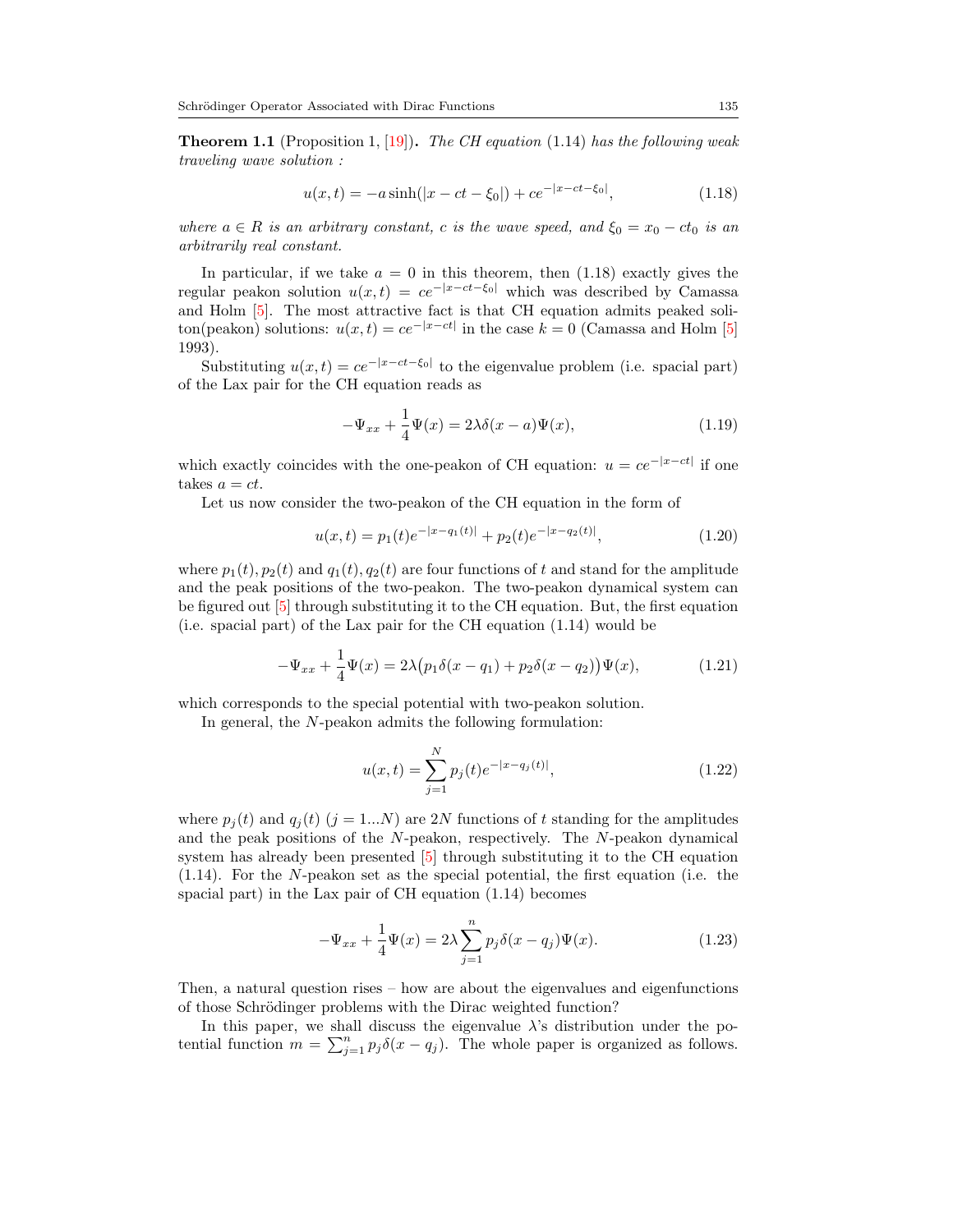In Section 2, we provide the solutions of the Schrödinger equation with the Dirac function potential In Section 3, we present the eigenvalues and corresponding eigenfunctions of the self-adjoint Schrödinger operator with the Dirac function weight in one dimensional space. In Section 4, we obtain the eigenvalues and corresponding eigenfunctions of the self-adjoint Schrödinger operator with Dirac functions as a potential in one dimension. In Section 5, we study the relationship of the Schrödinger operator between the one with the Dirac function potential and the one with the Dirac function weight.

### 2. Schrödinger equation with the Dirac function potential

Let  $-\infty =: a_0 < a_1 < \cdots < a_n < a_{n+1} := +\infty$  be the singular points for some Schrödinger equation. From integrable system theory, we only consider the solution  $z(x)$  of thus equations at every singular point  $a_k$   $(k = 1, \dots, n)$  satisfy either smooth conditions:

<span id="page-5-4"></span><span id="page-5-1"></span><span id="page-5-0"></span>
$$
z^{(j)}(a_k - 0) = z^{(j)}(a_k + 0), \quad j = 0, 1,
$$
\n(2.1)

or peakon conditions:

$$
z(a_k - 0) = z(a_k + 0), \quad z'(a_k - 0) = -z'(a_k + 0), \tag{2.2}
$$

$$
z'(a_k - 0) \cdot z''(a_k - 0) > 0. \tag{2.3}
$$

**Remark 2.1.** The peakon condition is the character of peakon solution  $y = c_1 \exp(-c_2|x - c_3|)$ , where  $c_1 \neq 0, c_2 > 0, c_3 \in R$  are constants.

The conditions [\(2.1\)](#page-5-0) and [\(2.2\)](#page-5-1) can be written as the following matrix form

$$
\begin{pmatrix} z(a_k - 0) \\ z'(a_k - 0) \end{pmatrix} = \begin{pmatrix} 1 & 0 \\ 0 & 1 \end{pmatrix} \begin{pmatrix} z(a_k + 0) \\ z'(a_k + 0) \end{pmatrix}
$$
(2.4)

and

$$
\begin{pmatrix} z(a_k - 0) \\ z'(a_k - 0) \end{pmatrix} = \begin{pmatrix} 1 & 0 \\ 0 & -1 \end{pmatrix} \begin{pmatrix} z(a_k + 0) \\ z'(a_k + 0) \end{pmatrix},
$$
\n(2.5)

respectively.

**Lemma 2.1.** Let  $-\infty =: a_0 < a_1 < \cdots < a_n < a_{n+1} := +\infty$ , and  $s \in C$  be constants, then any solution of the degenerated Schrödinger equation

<span id="page-5-3"></span><span id="page-5-2"></span>
$$
z''(x) = s^2 z(x) \quad on \quad \bigcup_{i=0}^{n} (a_i, a_{i+1})
$$
\n(2.6)

can be written as

$$
z(x) = c_i e^{|s|x|} + d_i e^{-|s|x|}, \quad x \in (a_i, a_{i+1}), \quad i = 0, 1, \cdots, n,
$$
 (2.7)

where  $c_i$ 's and  $d_i$ 's are complex constants.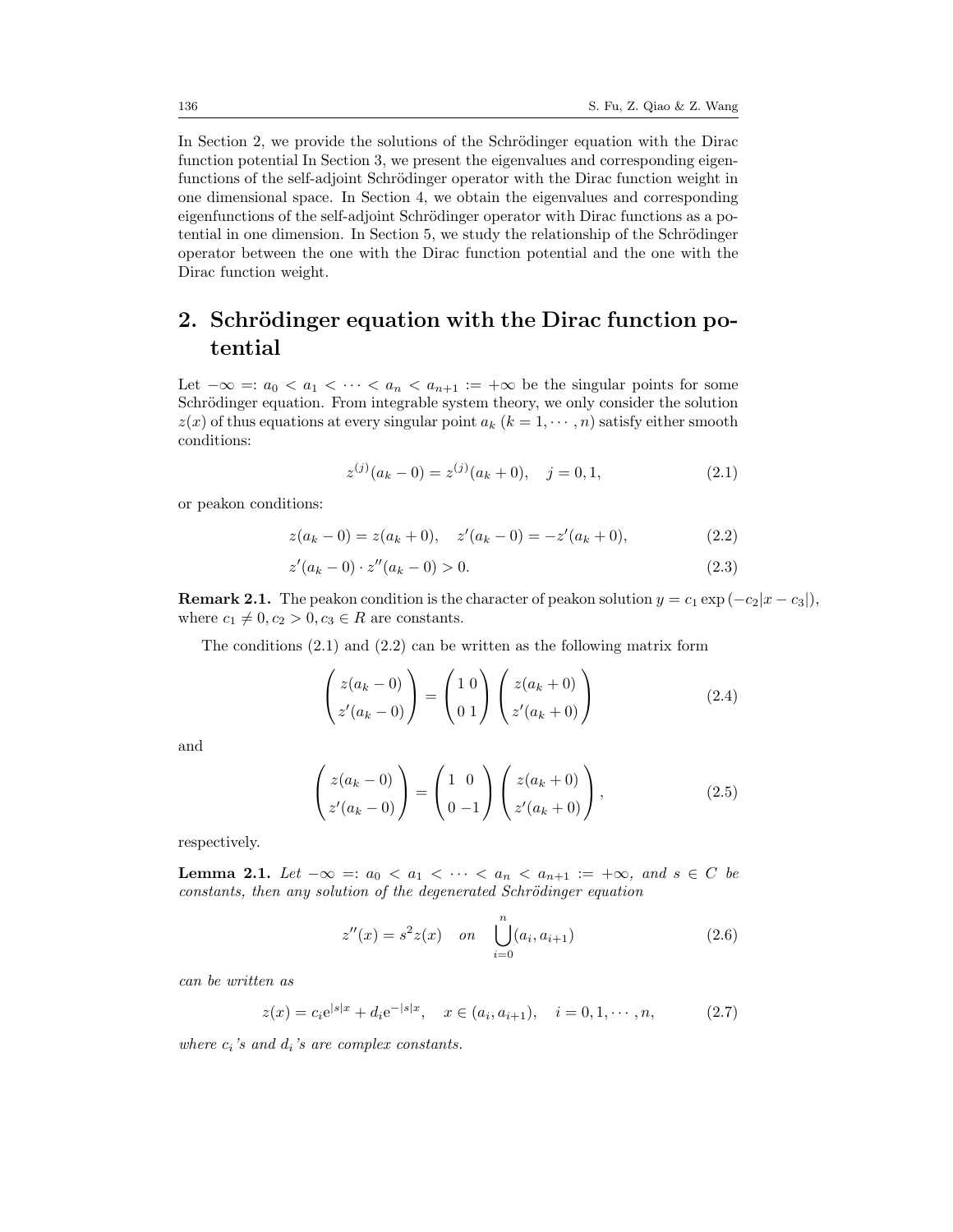<span id="page-6-0"></span>**Remark 2.2.** It is clear that when  $s \in iR$  (i.e.  $s^2 \leq 0$ ),  $z(x) \notin L^2(-\infty, +\infty)$  for all  $c_1$  and  $c_2$  (at lest one of them does not equals 0). When  $s \in R^* := R \setminus \{0\}$  (i.e.  $s^2 > 0$ ,  $z(x) \in L^2(-\infty, +\infty)$  must have  $d_0 = c_n = 0$ .

We only consider the non-trivial real solution  $z(x)$  of  $(2.6)$  when  $s^2 > 0$ , it is unique up to a non-zero constant multiple. By above Remark,  $c_0 \neq 0$ .

<span id="page-6-8"></span>**Lemma 2.2.** If  $z(x)$  at  $a_k$  satisfies the smooth conditions, then  $c_k = c_{k-1}$ ,  $d_k =$  $d_{k-1}$ , that is smooth conditions do not change the form of solution of [\(2.6\)](#page-5-2).

Proof. From [\(2.7\)](#page-5-3) and smooth conditions,

$$
c_{k-1}e^{|s|a_k} + d_{k-1}e^{-|s|a_k} = c_k e^{|s|a_k} + d_k e^{-|s|a_k},
$$
\n(2.8)

$$
c_{k-1}|s|e^{|s|a_k} - d_{k-1}|s|e^{-|s|a_k} = c_k|s|e^{|s|a_k} - d_k|s|e^{-|s|a_k}, \qquad (2.9)
$$

the result will be obtained by solving above equations, since  $s \neq 0$  by the Remark [2.2.](#page-6-0)  $\Box$ 

<span id="page-6-6"></span>**Corollary 2.1.** If  $z(x)$  at  $a_1, \dots, a_k$  satisfies smooth conditions, then

$$
z(x)\Big|_{(a_0, a_{k+1})} = c_0 e^{|s|x}.\tag{2.10}
$$

**Lemma 2.3.** If  $z(x)$  at  $a_k$  satisfies peakon conditions, then

$$
c_k = d_{k-1} e^{-2|s|a_k}, \quad d_k = c_{k-1} e^{2|s|a_k}, \tag{2.11}
$$

and

<span id="page-6-5"></span><span id="page-6-4"></span><span id="page-6-3"></span><span id="page-6-2"></span><span id="page-6-1"></span>
$$
d_{k-1}^2 < c_{k-1}^2 e^{2|s|a_k}.\tag{2.12}
$$

**Proof.** From  $(2.7)$  and peakon conditions,

$$
c_{k-1}e^{|s|a_k} + d_{k-1}e^{-|s|a_k} = c_k e^{|s|a_k} + d_k e^{-|s|a_k},
$$
\n(2.13)

$$
c_{k-1}|s|e^{|s|a_k} - d_{k-1}|s|e^{-|s|a_k} = -c_k|s|e^{|s|a_k} + d_k|s|e^{-|s|a_k},\tag{2.14}
$$

$$
\left(c_{k-1}|s|e^{|s|a_k} - d_{k-1}|s|e^{-|s|a_k}\right)\left(c_{k-1}s^2e^{|s|a_k} + d_{k-1}s^2e^{-|s|a_k}\right) > 0,\tag{2.15}
$$

we have [\(2.11\)](#page-6-1) from [\(2.13\)](#page-6-2) and [\(2.14\)](#page-6-3), also, the [\(2.12\)](#page-6-4) will be obtained from [\(2.15\)](#page-6-5).  $\Box$ 

<span id="page-6-7"></span>Corollary 2.2. If  $z(x)$  at  $a_1, \dots, a_{k-1}$  satisfies smooth conditions, but at  $a_k$  satisfies peakon conditions, then

$$
z(x)\Big|_{(a_k, a_{k+1})} = c_0 e^{|s|(-x+2a_k)}.
$$
\n(2.16)

<span id="page-6-9"></span>**Corollary 2.3.** If  $z(x) \Big|_{(a_{k-1},a_k)} = Ce^{-|s|x}$ , where  $C \in R$ , is a constant, then  $z(x)$ does not satisfy the peakon conditions at  $a_k$ .

**Proof.** Here  $c_{k-1} = 0, d_{k-1} = C \neq 0$ , so

$$
d_{k-1}^2 - c_{k-1}^2 e^{2|s|a_k} = C^2 \ge 0,
$$
\n(2.17)

does not satisfy the condition  $(2.12)$  that is equivalent to  $(2.3)$  in peakon conditions.  $\Box$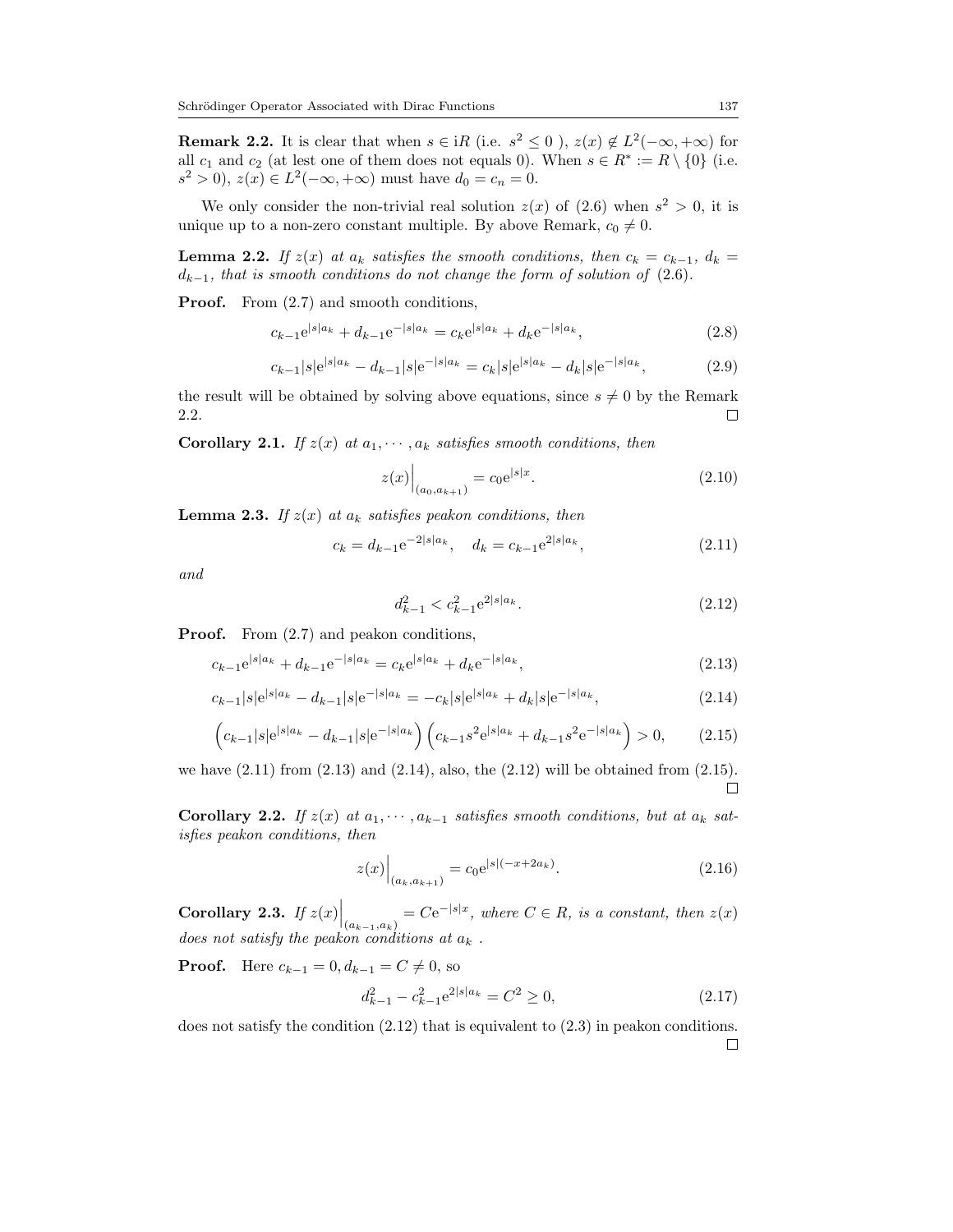<span id="page-7-0"></span>**Theorem 2.1.** For any  $s \in R^*$ , the equation [\(2.6\)](#page-5-2) has exactly n linearly independent solutions

$$
z_{k}(x) = \begin{cases} c_{0}e^{|s|x|}, & x \in (-\infty, a_{k}],\\ c_{0}e^{|s|(-x+2a_{k})}, & x \in [a_{k}, +\infty), \end{cases}
$$
(2.18)

 $k = 1, 2, \dots, n$ , in  $L^2(-\infty, +\infty)$ , where  $c_0 \neq 0$  is a constant.

**Proof.** From Corollary [2.1,](#page-6-6) if  $z(x)$  satisfy smooth condition at all singular points, then  $z(x) = c_0 e^{|s|x}$  on hole real axis, this is a contradiction with  $z(x) \in L^2(-\infty, +\infty)$ . Therefore  $z(x)$  satisfy the peacon conditions at some singular points.

Let  $a_k$  be first singular point such that  $z(x)$  satisfies the peakon conditions, from Corollary [2.1](#page-6-6) again and Corollary [2.2,](#page-6-7) we have

$$
y(x,\lambda)\Big|_{(a_k,a_{k+1})} = c_0 e^{|s|(-x+2a_k)}.
$$
\n(2.19)

By Lemma [2.2](#page-6-8) and Corollary [2.3,](#page-6-9)  $z(x)$  does not satisfy the peakon conditions at  $a_{k+1}, \dots, a_n$ , but satisfy the smooth condition, from Lemma [2.2](#page-6-8) again, we also obtain

$$
z(x)\Big|_{(a_k, +\infty)} = c_0 e^{|s|(-x+2a_k)}.
$$
\n(2.20)

Hence,  $z_1, \dots, z_n$  are all linearly independent solutions of [\(2.6\)](#page-5-2).

Let  $c_0 = e^{-|s|a_k}$ , and  $z_k(x)$  can be normalized as

$$
z_k(x) = e^{-|s(x-a_k)|} = \begin{cases} e^{|s|(x-a_k)}, & x \in (-\infty, a_k], \\ e^{|s|(x+a_k)}, & x \in [a_k, +\infty), \end{cases}
$$
 (2.21)

<span id="page-7-1"></span>Lemma 2.4. For any  $k: 1 \leq k \leq n$ ,

$$
\int_{-\infty}^{+\infty} z_k(x) \mathrm{d}x = \frac{2}{|s|}.\tag{2.22}
$$

Proof. Because

$$
\int_{-\infty}^{a_k} z_k(x) dx = \int_{-\infty}^{a_k} e^{|s|(x-a_k)} dx = \frac{1}{|s|} e^{|s|(x-a_k)} \Big|_{-\infty}^{a_k} = \frac{1}{|s|},
$$
\n(2.23)

$$
\int_{a_k}^{+\infty} z_k(x) dx = \int_{a_k}^{+\infty} e^{|s|(-x+a_k)} dx = -\frac{1}{|s|} e^{|s|(-x+a_k)} \Big|_{a_k}^{+\infty} = \frac{1}{|s|}, \quad (2.24)
$$

then

$$
\int_{-\infty}^{+\infty} z_k(x) dx = \int_{-\infty}^{a_k} z_k(x) dx + \int_{a_k}^{+\infty} z_k(x) dx = \frac{2}{|s|}.
$$
 (2.25)

 $\Box$ 

 $\Box$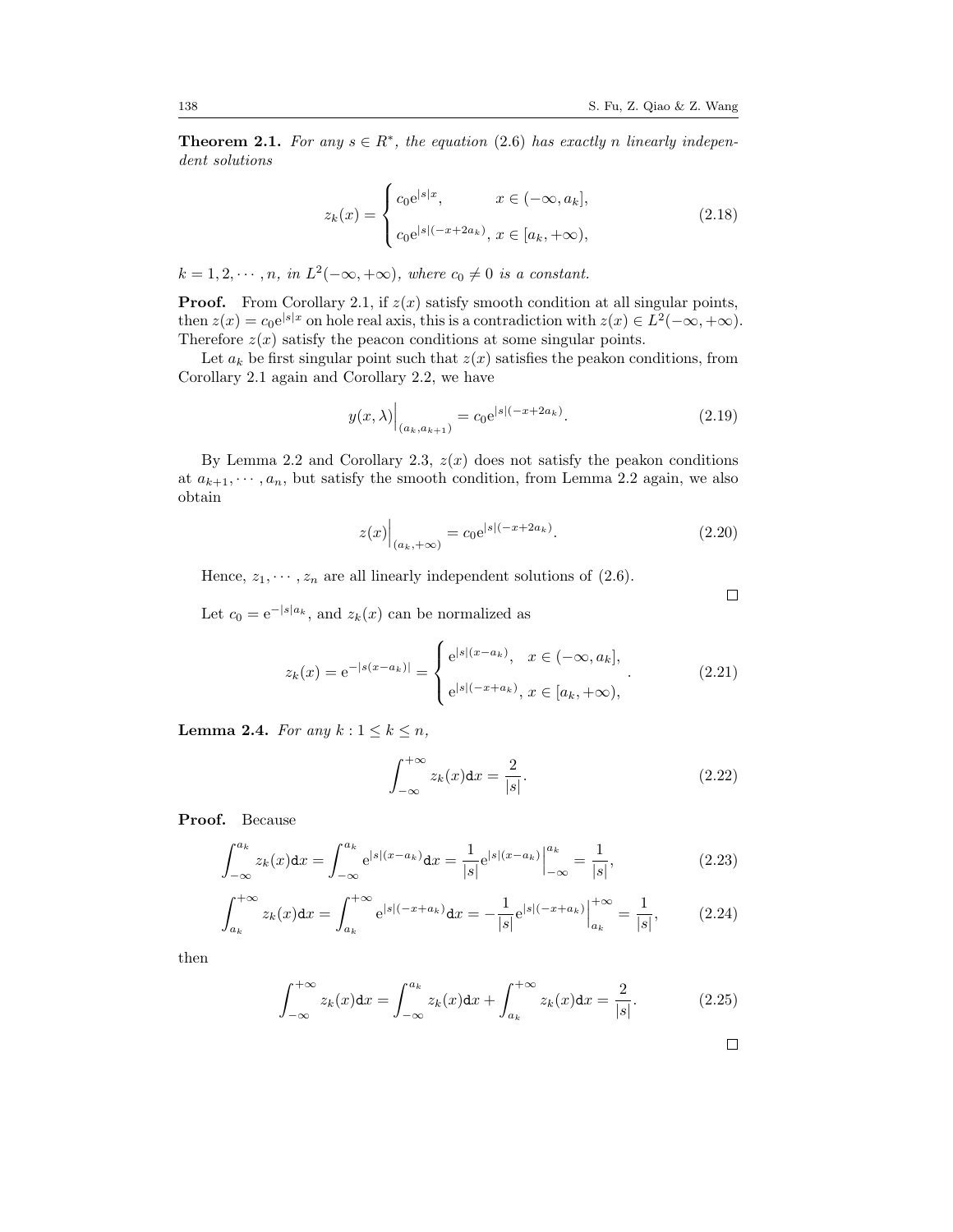# 3. Self-adjoint Schrödinger operator with the Dirac weighted function

In order to investigate the peaked soliton (peakon solution) of CH equation [\(1.13\)](#page-3-2), we must have the solutions of differential equation [\(1.23\)](#page-4-2). So, we need to study the singular Sturm-Liouville problem

$$
-y'' + \frac{1}{4}y = \lambda D(x)y, \quad x \in (-\infty, +\infty), \tag{3.1}
$$

where

<span id="page-8-0"></span>
$$
D(x) = 2\sum_{i=1}^{n} p_i \delta(x - a_i),
$$
\n(3.2)

 $p_i \in R$ ,  $p_i > 0$   $(i = 1, \dots, n)$ ,  $a_1 < a_2 < \dots < a_n$ , and the  $\delta(x)$  is Dirac function

$$
\delta(x) = \begin{cases} 0, & x \neq 0, \\ \infty, & x = 0, \end{cases}
$$
\n(3.3)

Also,

$$
\int_{-\infty}^{+\infty} \delta(x) dx = 1,
$$
\n(3.4)

and need to give out its eigenvalues and eigenfunctions.

This function have following property also.

**Lemma 3.1.** For any function  $f(x)$ ,

$$
\int_{-\infty}^{+\infty} f(x)\delta(x)dx = f(0).
$$
 (3.5)

The points  $-\infty =: a_0, a_1, a_2, \cdots, a_n, a_{n+1} := +\infty$  are singular points of [\(3.1\)](#page-8-0).

By the deficiency theory of singular differential operators, we define the Sturm-Liouville operator  $L$  as following:

$$
Ly = -y'' + \frac{1}{4}y,
$$
\n
$$
y \in \mathfrak{D}(L) := \left\{ y \in L^{2}(-\infty, +\infty) \mid y, y' \in AC_{\text{Loc}}\left(\cup_{i=0}^{n}(a_{i}, a_{i+1})\right), -y'' + \frac{1}{4}y \in L^{2}(-\infty, +\infty), \sum_{i=1}^{n} Y(a_{i} - 0) + A_{i}Y(a_{i} + 0) = 0 \right\},
$$
\n(3.7)

where  $Y = (y, y')^{\mathrm{T}}$ , and

<span id="page-8-1"></span>
$$
A_i = \begin{pmatrix} 1 & 0 \\ 0 & 1 \end{pmatrix} \quad \text{or} \quad \begin{pmatrix} 1 & 0 \\ 0 & -1 \end{pmatrix}, \tag{3.8}
$$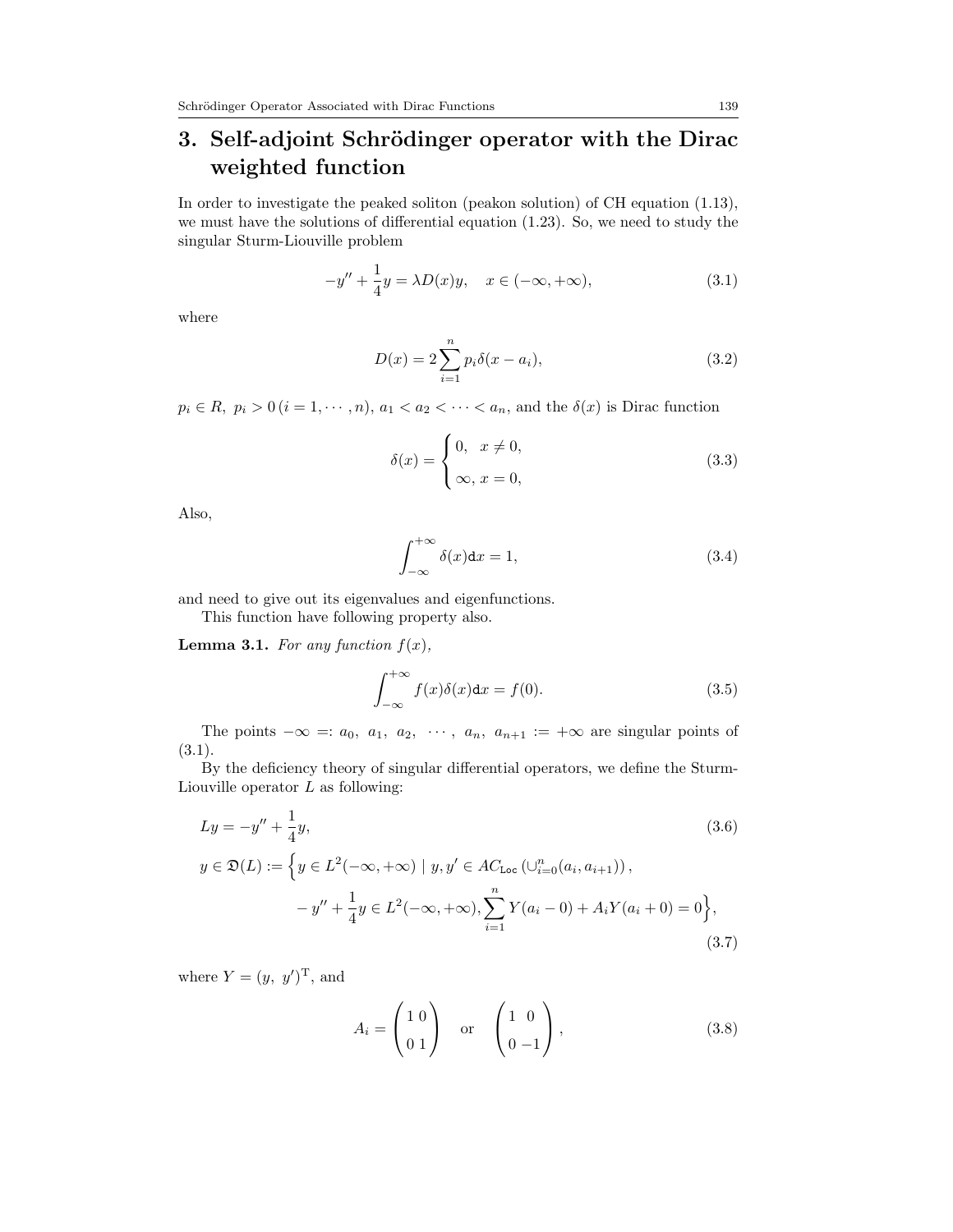then the L is is a self-adjoint operator since the restrictions of L to  $(a_0, a_1)$  and  $(a_n, a_{n+1})$  are all limit-point symmetric operator. We notice that the wight function  $D(x)$  is a real function and  $D(x) \geq 0$  on  $(-\infty, +\infty)$ , so, the spectrum of self-adjoint operator L consists of discrete spectrum and continuous spectrum, and are on the real axis.  $[6, 9]$  $[6, 9]$  $[6, 9]$ .

For any complex  $\lambda \in C$ , the solution  $y(x, \lambda)$  of Sturm-Liouville problem [\(3.1\)](#page-8-0) which is restricted on every subinterval  $(a_k, a_{k+1})$   $(k = 0, 1, \dots, n)$  satisfy the differential equation:

<span id="page-9-0"></span>
$$
-y'' + \frac{1}{4}y = 0.
$$
 (3.9)

By Theorem [2.1,](#page-7-0) generalized Sturm-Liouville problem  $(3.1)$  have n linear independent solutions

$$
\varphi_k(x,\lambda) = \exp\left(\frac{|x-a_k|}{2}\right), \quad k = 1, 2, \cdots, n. \tag{3.10}
$$

Theorem 3.1. Generalized Sturm-Liouville problem [\(3.1\)](#page-8-0) have only n eigenvalues (multiple eigenvalue be denoted by its multiplicity )

$$
\lambda_k = \left(2\sum_{i=1}^n \left(p_i \exp\left(\frac{|a_i - a_k|}{2}\right)\right)\right)^{-1}, \ k = 1, 2, \cdots, n \tag{3.11}
$$

and their corresponding eignfunctions are  $\varphi_k(x, \lambda)$ ,  $k = 1, 2, \cdots, n$ .

**Proof.**  $\varphi_k(x, \lambda)$  is a solution of [\(3.1\)](#page-8-0), i.e.

$$
-\varphi_k''(x,\lambda) + \frac{1}{4}\varphi_k(x,\lambda) = \lambda \sum_{i=1}^n 2p_i \delta(x - a_i) \cdot \varphi_k(x,\lambda), \quad x \in (-\infty, +\infty), \quad (3.12)
$$

then

$$
-\varphi'_k(x,\lambda)\Big|_{-\infty}^{+\infty} + \frac{1}{4} \int_{-\infty}^{+\infty} \varphi_k(x,\lambda) dx = 2\lambda \sum_{i=1}^n p_i \int_{-\infty}^{+\infty} \delta(x-a_i) \cdot \varphi_k(x,\lambda) dx,
$$
\n(3.13)

by [\(3.10\)](#page-9-0), Lemma [2.4](#page-7-1), and the property of Dirac function  $\delta(x-a)$ ,

$$
1 = 2\lambda \sum_{i=1}^{n} p_i \varphi_k(a_i, \lambda) = 2\lambda \left( \sum_{i=1}^{k} p_i \exp\left(\frac{|a_i - a_k|}{2}\right) \right), \tag{3.14}
$$

Hence,

$$
\lambda = \left(2\sum_{i=1}^{n} \left(p_i \exp\left(\frac{|a_i - a_k|}{2}\right)\right)\right)^{-1}.\tag{3.15}
$$

 $\Box$ 

Corollary 3.1. The generalized Sturm-Liouville problem

$$
-y'' + \frac{1}{4}y = 2\lambda p\delta(x - a)y, \quad x \in (-\infty, +\infty), \quad p > 0
$$
 (3.16)

have only one eigenvalue  $\lambda = 1/(2p)$  and its corresponding eignfunction is  $\varphi(x, \lambda) =$  $\exp(-|x-a|/2)$ .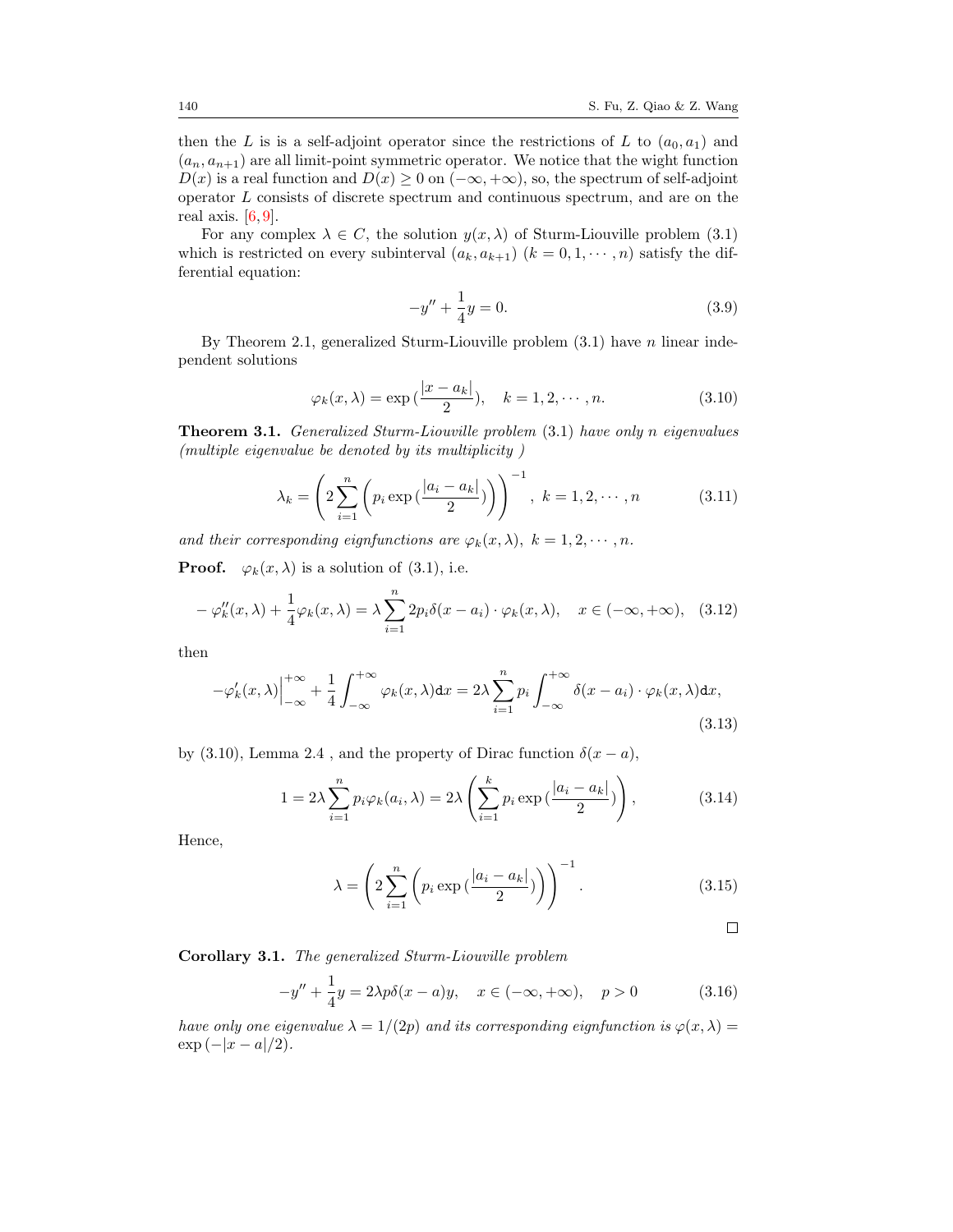In the same way, we can have:

<span id="page-10-2"></span>Theorem 3.2. The generalized Sturm-Liouville problem

$$
-y'' + py = 2\lambda \delta(x - a)y, \quad x \in (-\infty, +\infty), \tag{3.17}
$$

have an eigenvalue  $\lambda = \sqrt{p}$  and its corresponding eignfunction is

<span id="page-10-3"></span>
$$
\varphi(x,\lambda) = \exp\left(-\sqrt{p}|x-a|\right). \tag{3.18}
$$

Corollary 3.2. The generalized Sturm-Liouville problem

$$
-y'' + \frac{1}{4}y = 2\lambda\delta(x)y, \quad x \in (-\infty, +\infty),
$$
\n(3.19)

have an eigenvalue  $\lambda = 1/2$  and its corresponding eignfunction is

$$
\varphi(x,\lambda) = \exp(-|x|/2).
$$

### 4. Self-adjoint Schrödinger operator with the Dirac function as the potential

In this section, we study the eigenvalue and eigenfunction of Sturm-Liouville problem with a Dirac functions interaction (or a potential function  $D(x)$ )

$$
-y'' + D(x)y = \mu y, \quad x \in (-\infty, +\infty), \tag{4.1}
$$

where

<span id="page-10-0"></span>
$$
D(x) = \sum_{i=1}^{n} q_i \delta(x - a_i),
$$
\n(4.2)

 $q_i \in R$ ,  $q_i < 0$   $(i = 1, \dots, n)$ ,  $a_1 < a_2 < \dots < a_n$ .

We define the self-adjoint Sturm-Liouville operator  $L$  similarly as following:

$$
Ly = -y'',
$$
\n
$$
y \in \mathfrak{D}(L) := \left\{ y \in L^{2}(-\infty, +\infty) \mid y, y' \in AC_{\text{Loc}}\left(\cup_{i=0}^{n}(a_{i}, a_{i+1})\right), -y'' \in L^{2}(-\infty, +\infty), \sum_{i=1}^{n} Y(a_{i} - 0) + A_{i}Y(a_{i} + 0) = 0 \right\}, \quad (4.4)
$$

where  $A_i$  defined as [\(3.8\)](#page-8-1). So, the spectrum of self-adjoint operator L consists of discrete spectrum and continuous spectrum, and are on the real axis.

By Remark [2.2](#page-6-0) and Theorem [2.1,](#page-7-0) for some  $\mu < 0$ , the generalized Sturm-Liouville problem  $(4.1)$  have *n* linear independent square-integrable solutions

<span id="page-10-1"></span>
$$
\psi_k(x, \lambda) = \exp(-\sqrt{-\mu} |x - a_k|), \qquad k = 1, 2, \cdots, n.
$$
\n(4.5)

Theorem 4.1. The generalized Sturm-Liouville problem [\(4.1\)](#page-10-0) have only n eigenvalues (multiple eigenvalue be denoted by its multiplicity)  $\mu_k$ ,  $(k = 1, 2, \dots, n)$ , and their corresponding eignfunctions are  $\psi_k(x,\mu_k)$ ,  $k = 1, 2, \cdots, n$ .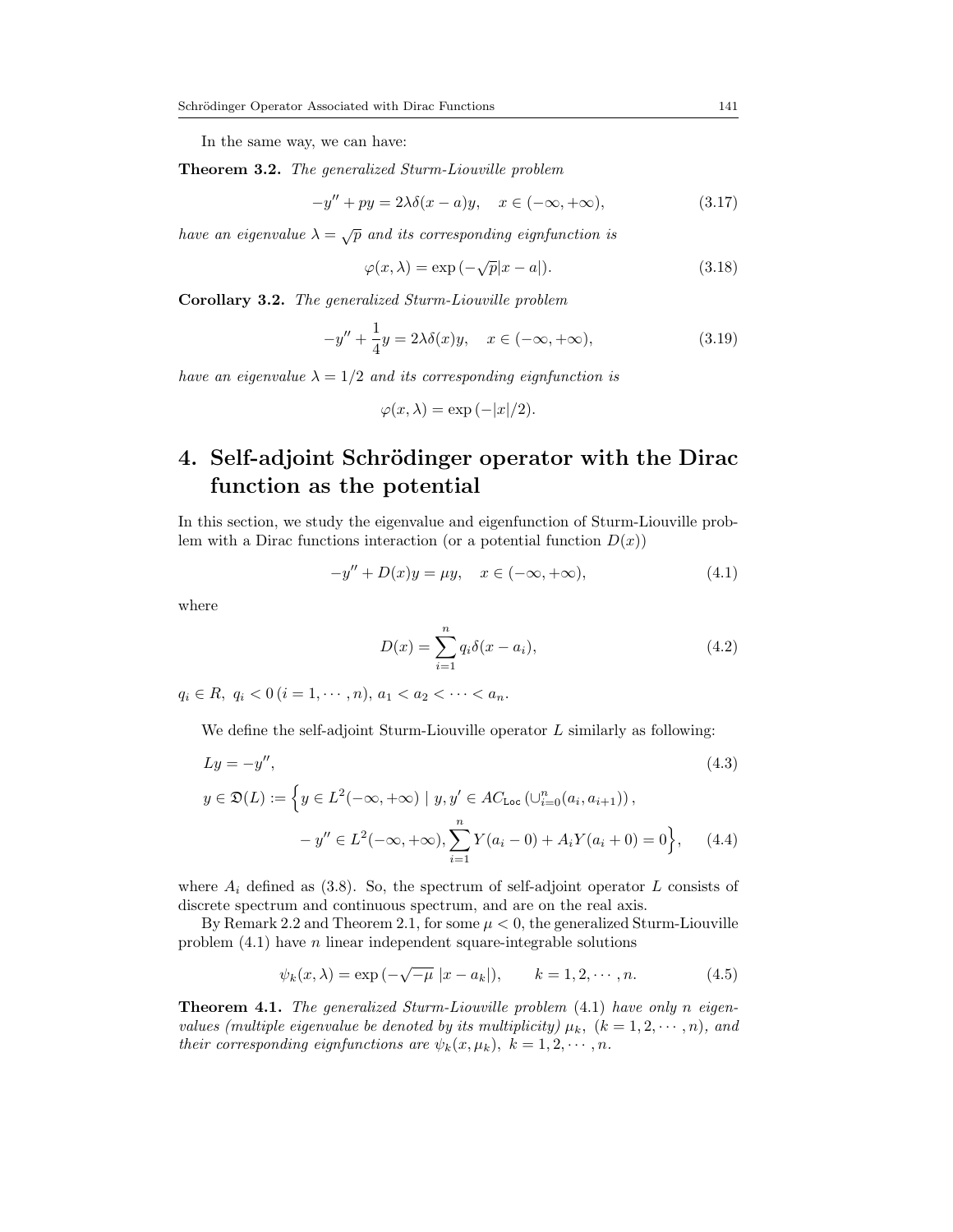**Proof.** For any  $\mu < 0$  and and  $k : 1 \leq k \leq n$ , The  $\psi_k(x, \mu)$  satisfy equation [\(4.1\)](#page-10-0) when  $x \in \bigcup_{i=0}^n (a_i, a_{i+1})$ . Putting this solution into the equation [\(4.1\)](#page-10-0), and taking integral for two side of equation [\(4.1\)](#page-10-0) on  $(-\infty, +\infty)$ , and have

$$
-\psi_k'(x,\mu)\Big|_{-\infty}^{+\infty} + \sum_{i=1}^n q_i \int_{-\infty}^{\infty} \delta(x-a_i)\psi_k(x,\mu)dx = \mu \int_{-\infty}^{+\infty} \psi_k(x,\mu)dx. \tag{4.6}
$$

By [\(4.5\)](#page-10-1), Lemma [2.4](#page-7-1), and the property of Dirac function  $\delta(x - a)$ ,

<span id="page-11-0"></span>
$$
\sum_{i=1}^{n} q_i \exp(-\sqrt{-\mu} |a_i - a_k|) = \mu \cdot \frac{2}{\sqrt{-\mu}},
$$
\n(4.7)

i.e.,

$$
\sum_{i=1, i \neq k}^{n} q_i \exp(-\sqrt{-\mu} |a_i - a_k|) + 2\sqrt{-\mu} + q_k = 0.
$$
 (4.8)

Notice that all  $q_i < 0$ , the function

$$
f_k(t) := \sum_{i=1, i \neq k}^{n} q_i \exp(-|a_i - a_k|t) + 2t + q_k
$$
 (4.9)

is continuous and strictly increasing on  $[0, +\infty)$ , and

$$
\lim_{t \to 0+} f_k(t) = \sum_{i=1}^n q_i < 0, \quad \lim_{t \to +\infty} f_k(t) = +\infty. \tag{4.10}
$$

So  $f_k(t) = 0$  has unique solution, denote it by  $\alpha_k$ , on  $(0, +\infty)$ . And the equation [\(4.8\)](#page-11-0) has unique solution  $\mu_k = -t_k^2$ , the corresponding eigenfuction is  $\psi_k(x, \mu_k)$ .  $\Box$ 

<span id="page-11-3"></span>Corollary 4.1. The generalized Sturm-Liouville problem

$$
-y'' + q\delta(x - a)y = \mu y, \quad x \in (-\infty, +\infty), \tag{4.11}
$$

where  $q, a \in R$  are constants, has only one eigenvalue  $\mu = -\frac{q^2}{4}$  $\frac{4}{4}$  when  $q < 0$ , and its corresponding eignfunction is  $\varphi(x) = \exp\left(\frac{q}{2}|x-a|\right) = e^{\frac{q}{2}|x-a|}$ . It does not have any eigenvalue when  $q \geq 0$ .

**Proof.** The equation  $(4.8)$  becomes

<span id="page-11-2"></span><span id="page-11-1"></span>
$$
2\sqrt{-\mu} = -q.\tag{4.12}
$$

It does not have real solution when  $q > 0$ .

If  $q = 0$ , then  $\mu = 0$ . In this case, the non-trivial real solution of [\(4.11\)](#page-11-1) is  $y(x) \equiv 1$ , it does not belong to  $L^2(-\infty, +\infty)$ .

If  $q < 0$ , the equation [\(4.12\)](#page-11-2) solves  $\mu = -q^2/4$ , and the corresponding eignfunction is  $\varphi(x) = \exp(\frac{q}{2}|x-a|)$  by [\(4.5\)](#page-10-1).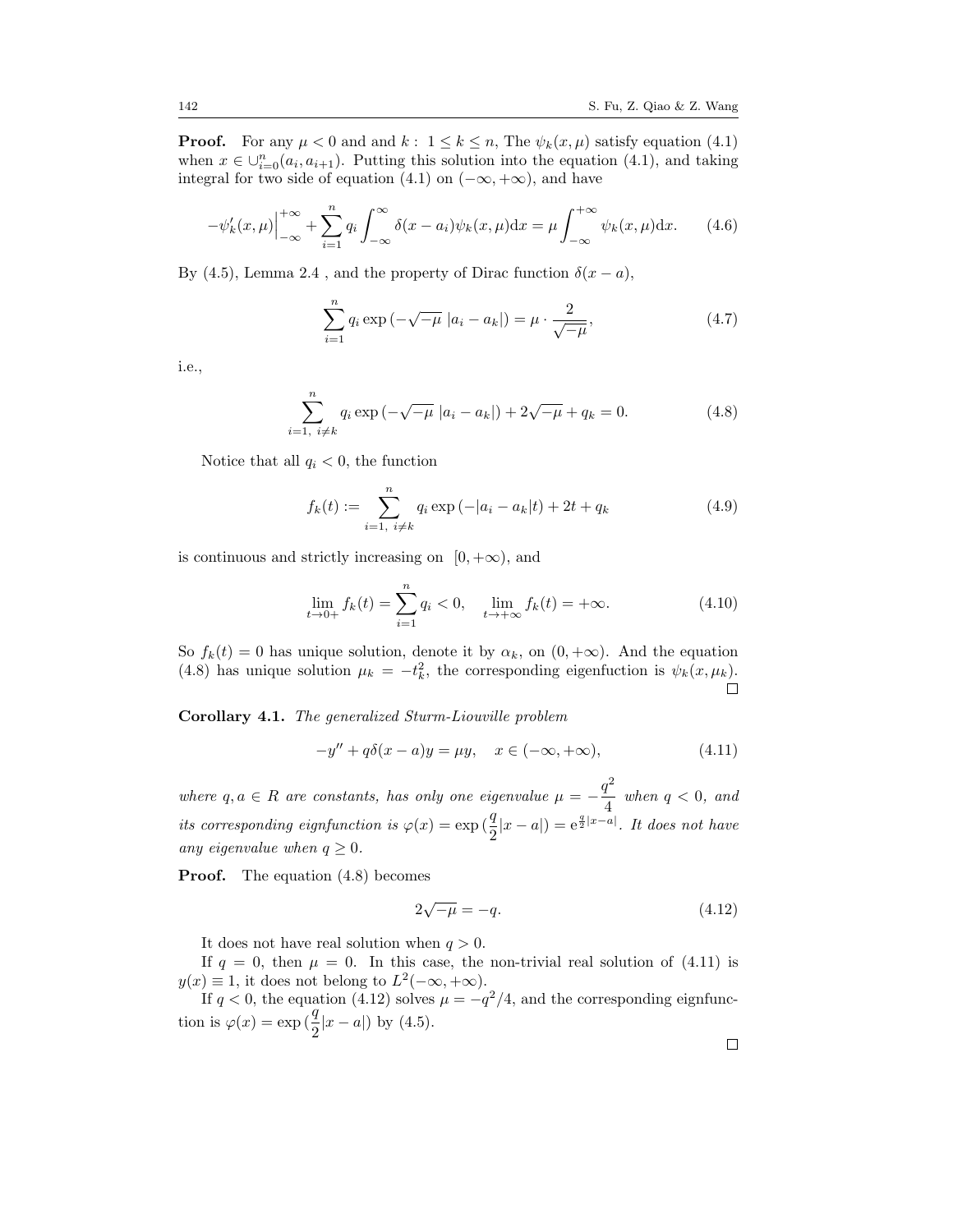Corollary 4.2. The generalized Sturm-Liouville problem

$$
-y'' - \delta(x)y = \mu y, \quad x \in (-\infty, +\infty), \tag{4.13}
$$

have an eigenvalue  $\mu = -\frac{1}{4}$  $\frac{1}{4}$  and its corresponding eignfunction is  $\varphi(x,\lambda) = \exp(-|x|/2)$ .

From Theorem [3.2](#page-10-2) and Corollary [4.1,](#page-11-3) we find that the problem [\(4.11\)](#page-11-1) is inverse spectral problem of [\(3.17\)](#page-10-3) when  $\lambda = -q/2$  and  $\mu = -p$ , i.e. we can obtain p by  $\lambda = -q/2$ . p is satisfied equation  $-q = 2\lambda = 2\sqrt{p}$ , then we have  $p = \frac{q^2}{4}$  $\frac{4}{4}$ , so,  $\mu = -p = -\frac{q^2}{4}$  $\frac{1}{4}$ .

In other way, the problem  $(3.17)$  is inverse spectral problem of  $(4.11)$  when  $\mu = -p$ . From Corollary [4.1,](#page-11-3) q is satisfied equation  $-p = \mu = -\frac{q^2}{4}$  $\frac{4}{4}$ , then we have  $\lambda = -q = \pm \sqrt{p}$ , there is an addition root. By the proof of Corollary [4.1,](#page-11-3) the generalized Sturm-Liouville problem [\(4.11\)](#page-11-1) have not any solution in  $L^2(-\infty, +\infty)$ when  $q \ge 0$ . So, this inverse spectral problem have only one root  $q = -2\sqrt{p}$ , and  $\lambda = -q/2 = \sqrt{p}.$ 

#### <span id="page-12-0"></span>References

- <span id="page-12-1"></span>[1] S. Albeverio, F. Gesztesy, R. Hoegh-krohn and H. Holden, Solvable Madeis in Quantum Mechanics, Springer, Berlin, 1988.
- <span id="page-12-2"></span>[2] S. Albeverio, F. Gesztesy and H. Holden, Comment on a recent note on the Schrödinger equation with a  $\delta'$ -interaction, Journal of Physics A: Mathematical General, 1993, 26, 3903-3906. DOI: 10.1088/0305-4470/26/15/037
- [3] F. V. Atkinson, Discrete and continuous boundary problems, Academic Press, New York/London, 1964.
- <span id="page-12-3"></span>[4] M. Belloni and R. W. Robinett, The infinite well and Dirac delta function potentials as pedagogical, mathematical and physical models in quantum mechanics, Physics Reports, 2014, 540, 25-122.
- <span id="page-12-4"></span>[5] R. Camassa and D. D.Holm, An intergrable shallow water equation with peaked solitons, Physical Review Letters, 1993, 71, 1661-1664.
- <span id="page-12-7"></span>[6] Z. Cao, On Self-adjoint Domains of 2-nd Order Differential Operators in Limitcircle case, Acta Math. Sinica, New Series, 1985, 1(3), 175-180.
- <span id="page-12-5"></span>[7] H. R. Dullin, G. A. Gottwald and D. D. Holm, An intergrable shallow water equation with linera and nonlinear dispersion, Physical Review Letters, 2001, 87, 194501.
- <span id="page-12-6"></span>[8] H. R. Dullin, G. A. Gottwald and D. D. Holm, Camassa-Holm, Korteweg-de Vries-5 and other asymptotically equivalent equations for shallow water waves, Fluid Dynamics Research, 2003, 33, 73-95.
- <span id="page-12-8"></span>[9] S. Fu, On the self-adjoint extensions of symmetric ordinary differential operators in direct sum spaces, Journal of Differential Equations, 1992, 100(2), 269-291.